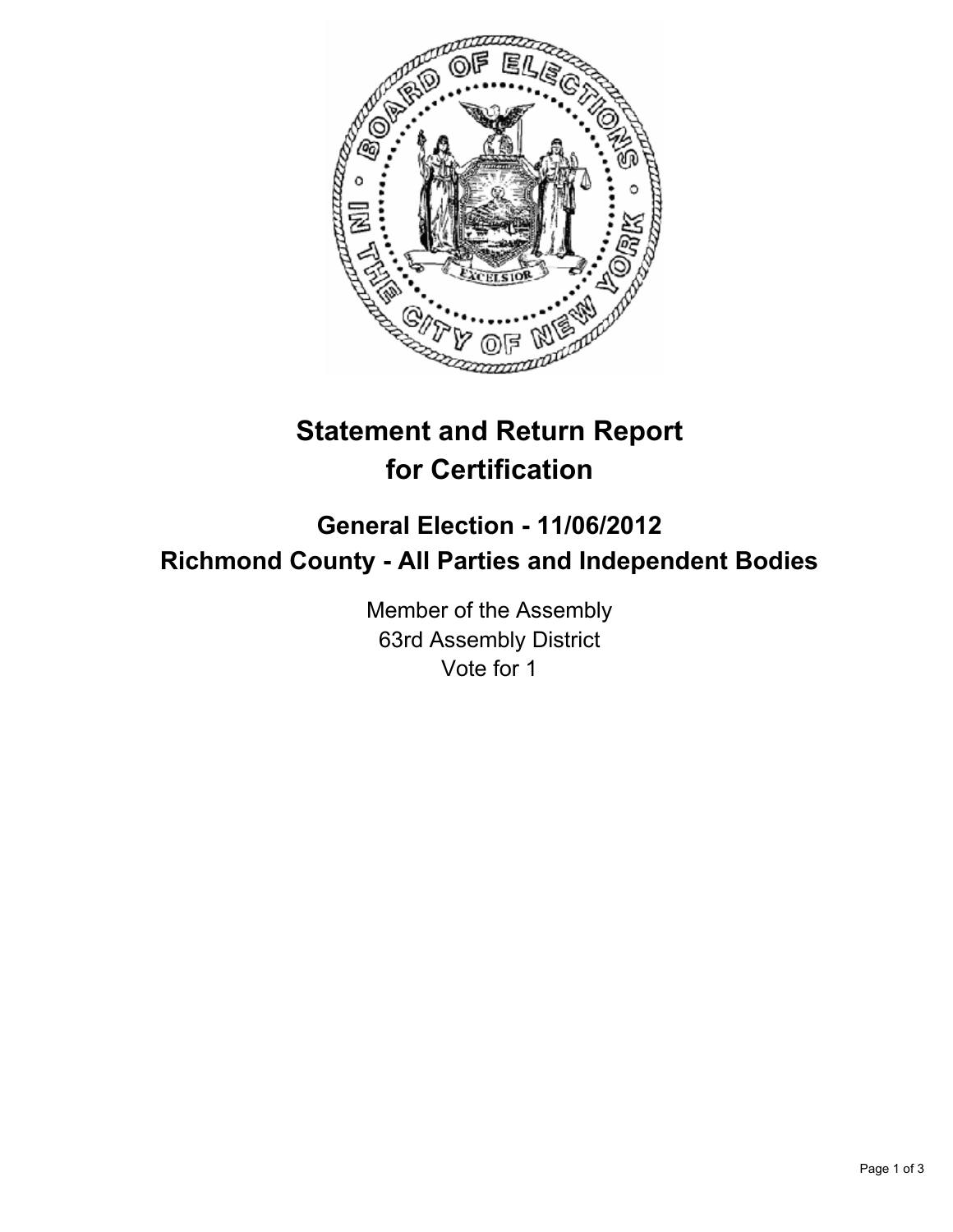

## **Assembly District 63**

| PUBLIC COUNTER                                           | 36,741       |
|----------------------------------------------------------|--------------|
| EMERGENCY                                                | 3            |
| ABSENTEE/MILITARY                                        | 1,901        |
| <b>FEDERAL</b>                                           | 267          |
| SPECIAL PRESIDENTIAL                                     | 1            |
| <b>AFFIDAVIT</b>                                         | 2,704        |
| <b>Total Ballots</b>                                     | 41,617       |
| Less - Inapplicable Federal/Special Presidential Ballots | (268)        |
| <b>Total Applicable Ballots</b>                          | 41,349       |
| MICHAEL J. CUSICK (DEMOCRATIC)                           | 21,983       |
| SAMUEL T. PIROZZOLO (REPUBLICAN)                         | 12,977       |
| MICHAEL J. CUSICK (CONSERVATIVE)                         | 2,382        |
| MICHAEL J. CUSICK (INDEPENDENCE)                         | 929          |
| ANTHONY MASALL (WRITE-IN)                                | 1            |
| ANTHONY MASCOLO (WRITE-IN)                               | 5            |
| ANTHONY PIETRSCATE (WRITE-IN)                            | $\mathbf{1}$ |
| AVI BLUSH (WRITE-IN)                                     | 1            |
| BILL CLINTON (WRITE-IN)                                  | 1            |
| BRETT FAVRE (WRITE-IN)                                   | 1            |
| CARA BUONINCONTRI (WRITE-IN)                             | 1            |
| CHRIS DEKKL (WRITE-IN)                                   | 1            |
| DANIEL RALFO (WRITE-IN)                                  | 1            |
| DESEAN JACKSON (WRITE-IN)                                | 1            |
| <b>GEORGE LANTRONE (WRITE-IN)</b>                        | 1            |
| JOESPH BORELLI (WRITE-IN)                                | 1            |
| JOHN JOHANIDES (WRITE-IN)                                | 1            |
| KAYLA BRIGID GALLIGAN (WRITE-IN)                         | 1            |
| MIKE MAY (WRITE-IN)                                      | 1            |
| NICHOLAS M. BILOTTI (WRITE-IN)                           | 1            |
| NICOLE MALLIOTAKIS (WRITE-IN)                            | 1            |
| TONY DEKKL (WRITE-IN)                                    | 1            |
| UNATTRIBUTABLE WRITE-IN (WRITE-IN)                       | 14           |
| <b>Total Votes</b>                                       | 38,307       |
| Unrecorded                                               | 3.042        |